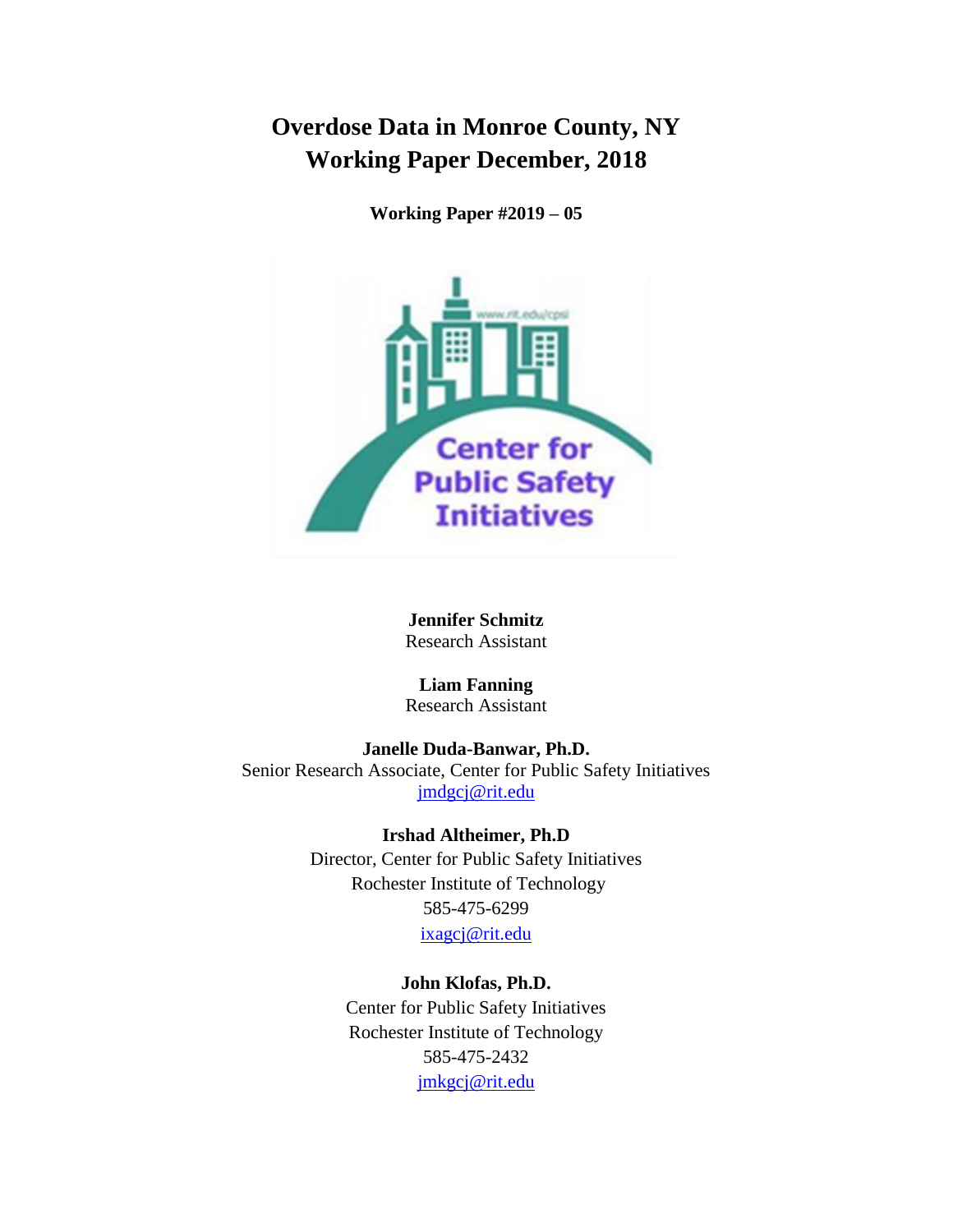# **Introduction**

This paper presents the analysis of opioid overdose data in Monroe County in 2018. The focus of this analysis is examining how many unique individuals overdosed during the year. Along with this information, we are also focused on identifying overall trends in overdoses. This includes demographic and temporal trends, along with trends in fatalities and Narcan use. We will also compare information about overdoses in Monroe County and Rochester to see if there are any unique patterns that emerge in the City of Rochester or Monroe County. A comparison between Monroe County without Rochester data, and Rochester-only data will also be done, as over half of the overdoses in Monroe County were in the City of Rochester.

The data presented include only opioid overdoses that are made known to law enforcement. We know, based on interviews and review of the relevant literature, that many more opioid overdoses go undetected by law enforcement. For this reason, we understand these numbers to be a conservative underestimate of the total number of opioid overdoses that occurred throughout Monroe County in 2018.

To note, in 2017 the Monroe Crime Analysis Center reported 753 opioid overdoses across Monroe County, and 145 of them were fatal. The Monroe County Medical Examiner updated the fatality count to 220, after finishing their investigations for 2017. The number of opioid overdoses may seem low compared to the 1,133 overdoses in 2018, and this may be partially due to the fact that formal data collection was not in place until September 2017.

#### **Methodology**

The data were provided from the Monroe Crime Analysis Center's (MCAC) Opioid Overdose database, compiled by a crime analyst. The first step in this analysis was assigning a unique identifier to each individual. Each individual was given a five-digit identifier starting

2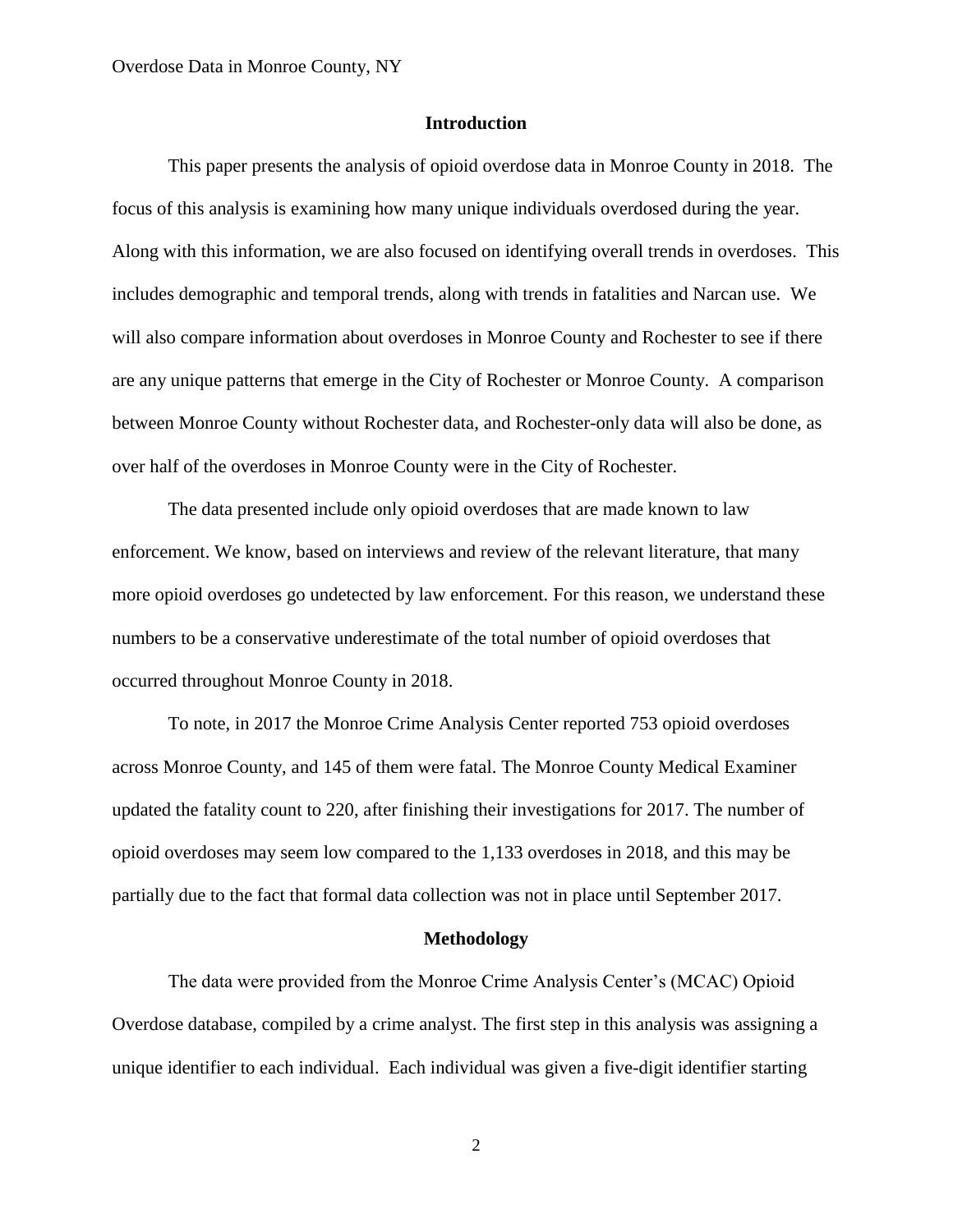#### Overdose Data in Monroe County, NY

l

with 00001. Individuals with the same name and date of birth were considered the same person and given the same unique identifier. If there were any slight differences between the names of two overdose victims, but the date of birth and demographic information were the same, they were identified as the same individual.

After the unique identifiers were added, overdose data including age, day of the week, and month were analyzed to identify possible trends in Monroe County. Narcan administration and fatality rates are also presented. Rochester-specific data was then analyzed separate from Monroe County data. These cases were determined by extracting the overdoses that Rochester Police Department responded to.

### **Monroe County Findings**

The dataset used in analysis included all overdoses occurring within Monroe County in the year 2018. During this period there were a total of 1,133 overdoses. There were 910 unique individuals that overdosed in Monroe County during 2018. Of these overdose victims, 28% were female and 72% were male. The race of the overdose victims was overwhelming white (77%) followed by Latino (13%) and black (9%), with very few listed as "other."

The age<sup>1</sup> breakdown of overdose victims is concentrated around the ages 24 to 38 (see Figure 1). The age range with the highest number of overdoses was 24-28 with 247 overdoses (22%). The average age of overdose victims was 36 years of age. The median (mid-point) age for overdose victims was 34 years of age while the mode (most frequently occurring) was 28 years of age (58 overdose victims).

 $1$  Age variables were calculated with n = 1,133, because individuals' birthdays may have occurred, and changed their age between multiple overdoses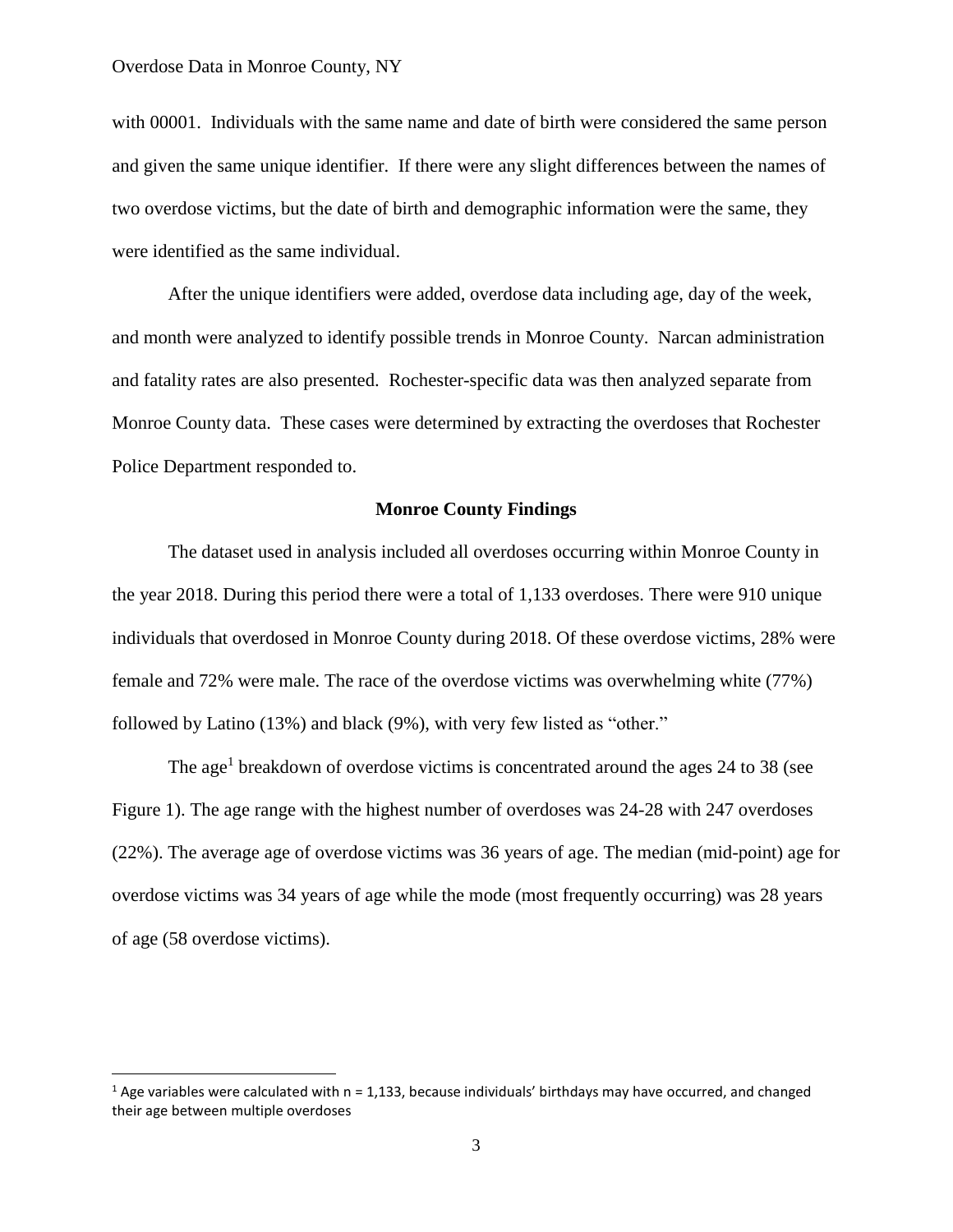

*Figure 1. Monroe County Overdoses by Age Range, January 1st – December 31st, 2018*

Overall, 15% of the overdoses in the county were fatal ( $n = 166$  overdoses). Of the fatal overdoses, 32% of individuals had overdosed at least once in the past, according to the MCAC database. Of the 910 unique individuals, 769 people (84%) overdosed once, 99 people (11%) overdosed twice, 27 people (3%) overdosed three times, 9 people (1%) overdosed four times, and 4 people overdosed five times. There was one individual who overdosed seven times.

A monthly analysis revealed that there was slight variation in overdoses between months. Over the year, there is an increase in overdoses in the spring/summer months (May – July) coupled with lower amounts of overdoses in November and December (see Figure 2). There is, however, a spike in overdoses in October that goes against this general trend. An analysis of overdoses by weekday indicate**s** a fairly consistent distribution over each day, however Monday serves as an exception to this trend with over 200 overdoses (see Figure 3).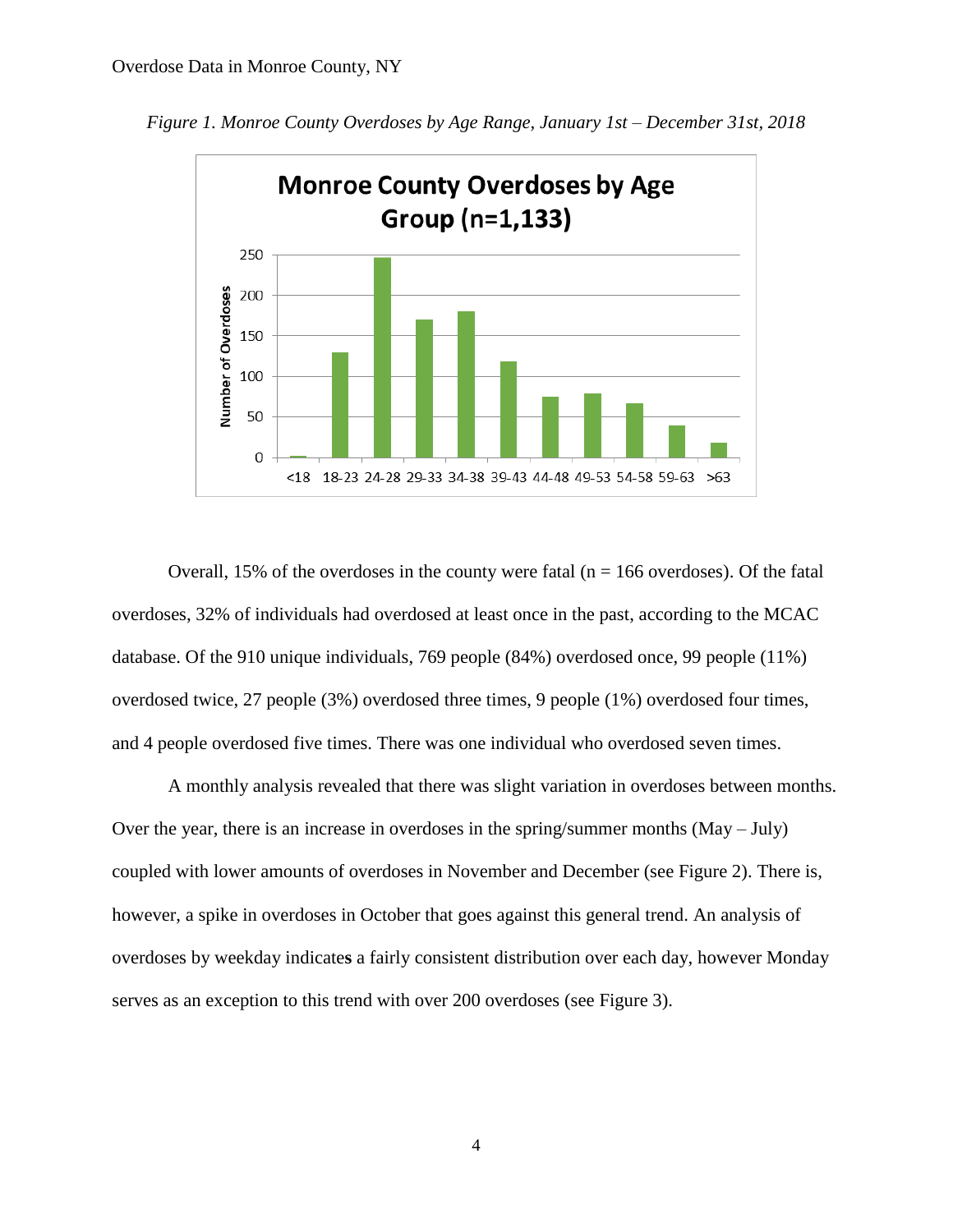

*Figure 2. Monroe County Overdoses by Month, January 1st – December 31st, 2018*

*Figure 3. Monroe County Overdoses by Weekday, January 1st – December 31st, 2018*



Overall, of the 1,133 overdoses, Narcan was administered in 75% of overdoses. Narcan was used in approximately 84% of non-fatal incidents and was used in 27% of fatal overdoses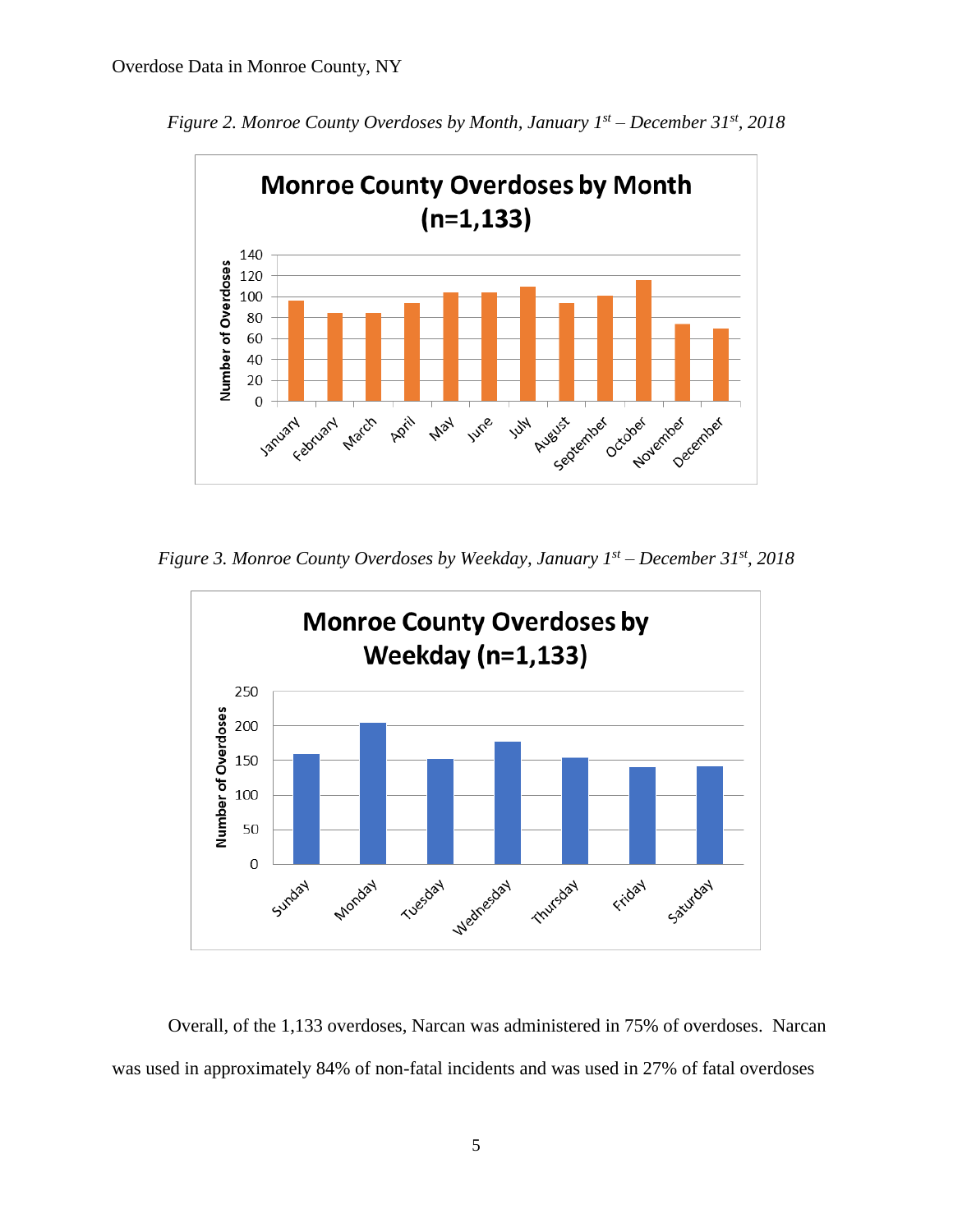(see Figure 5). The lower proportion of Narcan use in fatal overdoses could be because the individual was already deemed deceased when first responders arrive on scene. There were seven non-fatal incidents and one fatal incident where the usage of Narcan was unknown. These eight incidents were not included in the chart below.



*Figure 4. Usage of Narcan in Overdoses, January 1st – December 31st, 2018*

### **Rochester Findings**

Of the 1,133 overdoses in Monroe County, 729 (64%) occurred in Rochester. Of these 729 overdoses, there were 595 unique overdose victims. Of the 595 victims, 420 were Rochester City residents. Overall there was not much difference between the county data and Rochester data; nearly two-thirds of the 2018 opioid overdoses occurred in Rochester, which drove the trends for the entire county. Monroe County and Rochester had the same gender breakdown: majority male. The fatality rate in Rochester was 12%, slightly lower than that of Monroe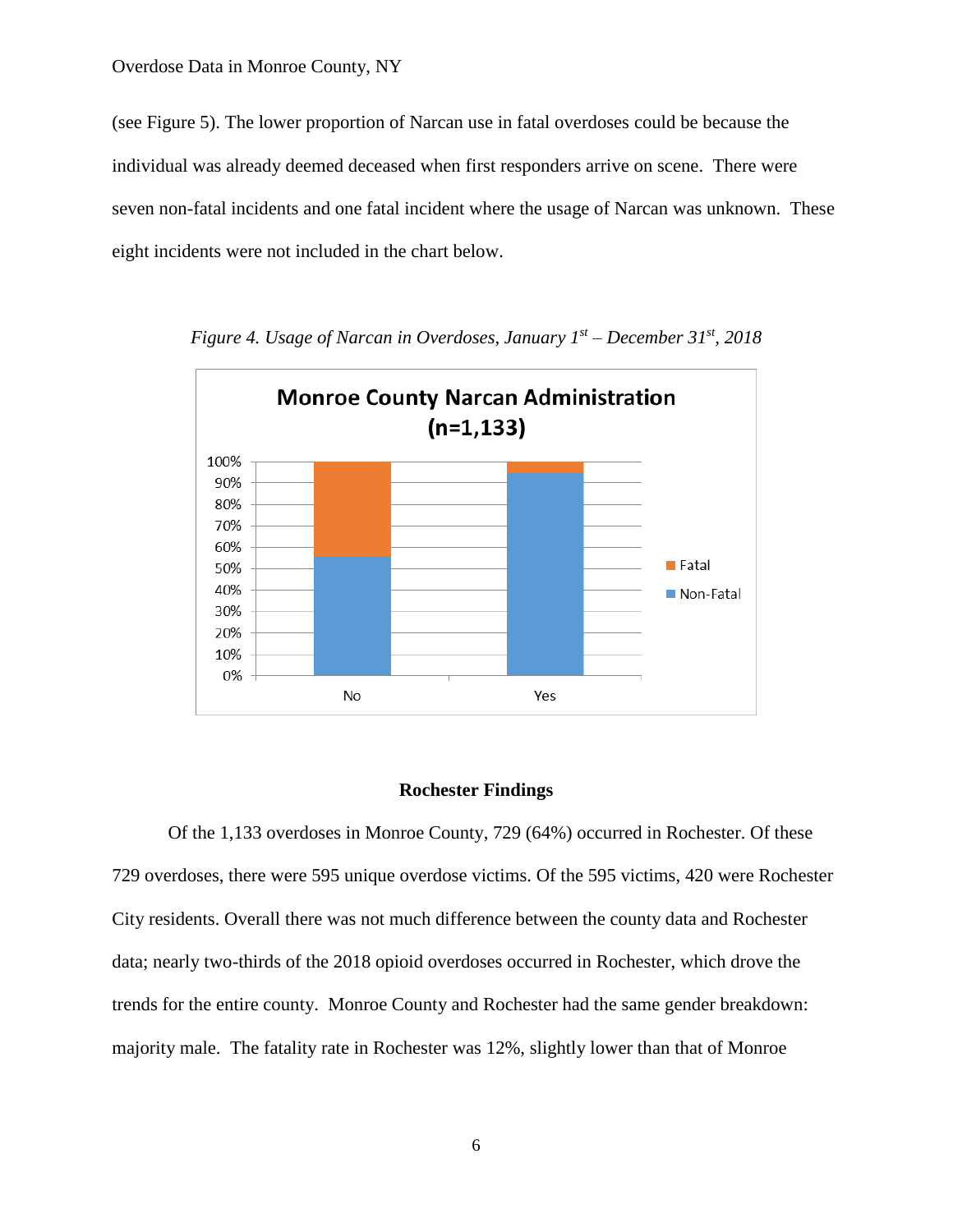County (approximately 15%). The use of Narcan in Rochester occurred in 77% of overdoses,

which is similar to Narcan administration in the entire county.

The number of overdoses by weekday in Rochester was fairly consistent, however there were a higher number of overdoses on Friday (see Figure 6). Overdoses were higher during the summer months (May – July), with a peak in September (see Figure 7).



*Figure 5. Rochester Overdoses by Weekday, January 1st – December 31st, 2018*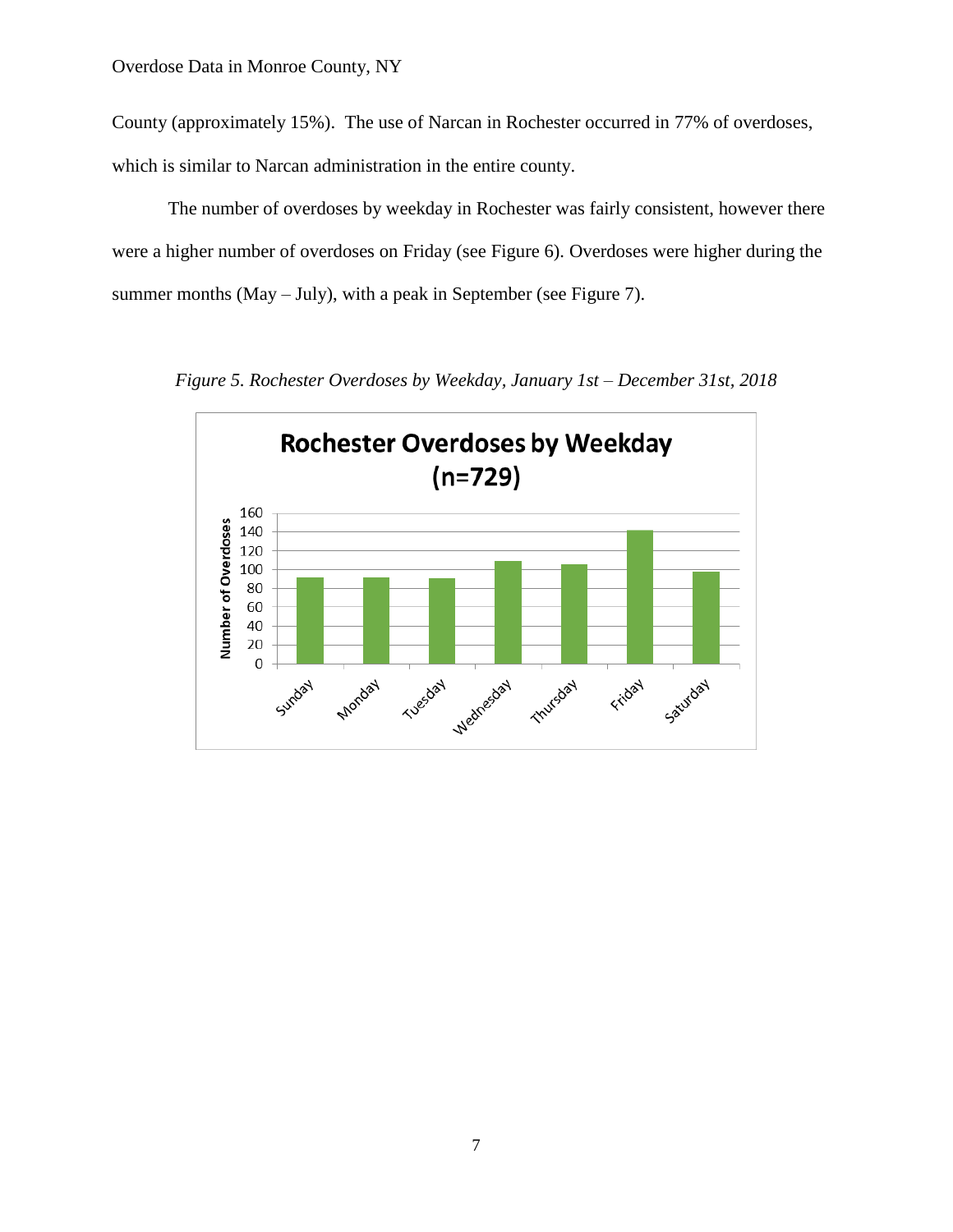

*Figure 6. Rochester Overdoses by Month, January 1st – December 31st, 2018*

Another interesting finding in the data was that of the 729 overdoses in Rochester, 198 were not residents of Rochester. There were also 560 residents of Rochester that overdosed in this time period, and 531 of them overdosed in Rochester.

### **Monroe County Findings, Excluding Rochester**

Given the available data it was also possible to compare the data from Monroe County, excluding the data collected from Rochester. Of the 1,133 overdoses in the county, 729 occurred in Rochester. The following charts look at the 404 overdoses that occurred outside of the city limits.

The number of overdoses in Monroe County (without Rochester) doesn't seem to follow similar trends to Monroe County overall (including Rochester). There does appear to be a large drop in September and more variation overall, however this could be a result of the smaller data set (see Figure 8). Looking at the weekday trends, there is some variation and an increase in overdoses during the middle of the week (see Figure 9). This is a stark comparison to Monroe County data and Rochester Data of which is fairly consistent throughout the week.

8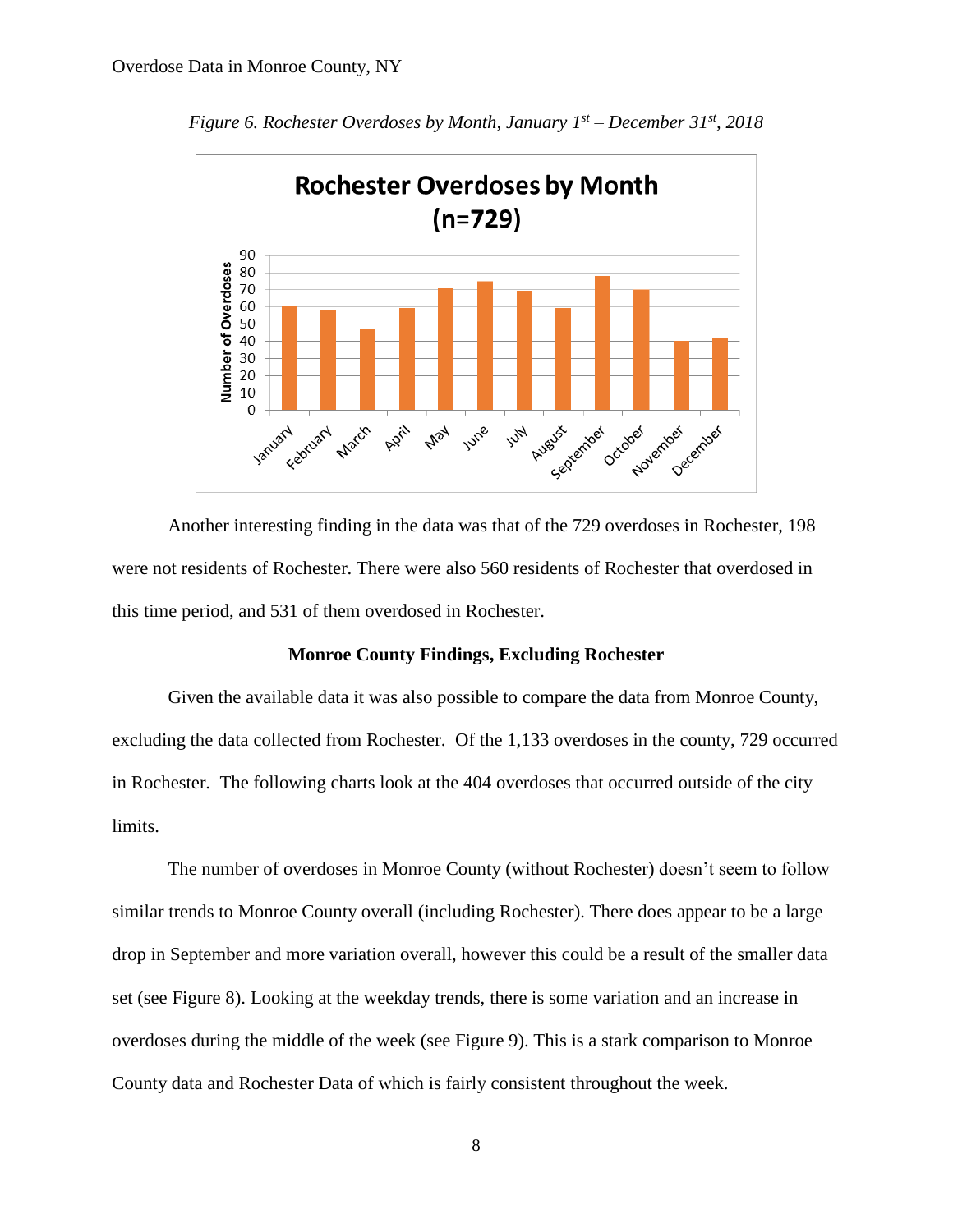



*January 1st – December 31st, 2018*

*Figure 8. Monroe County Overdoses (without Rochester Data) by Weekday,* 

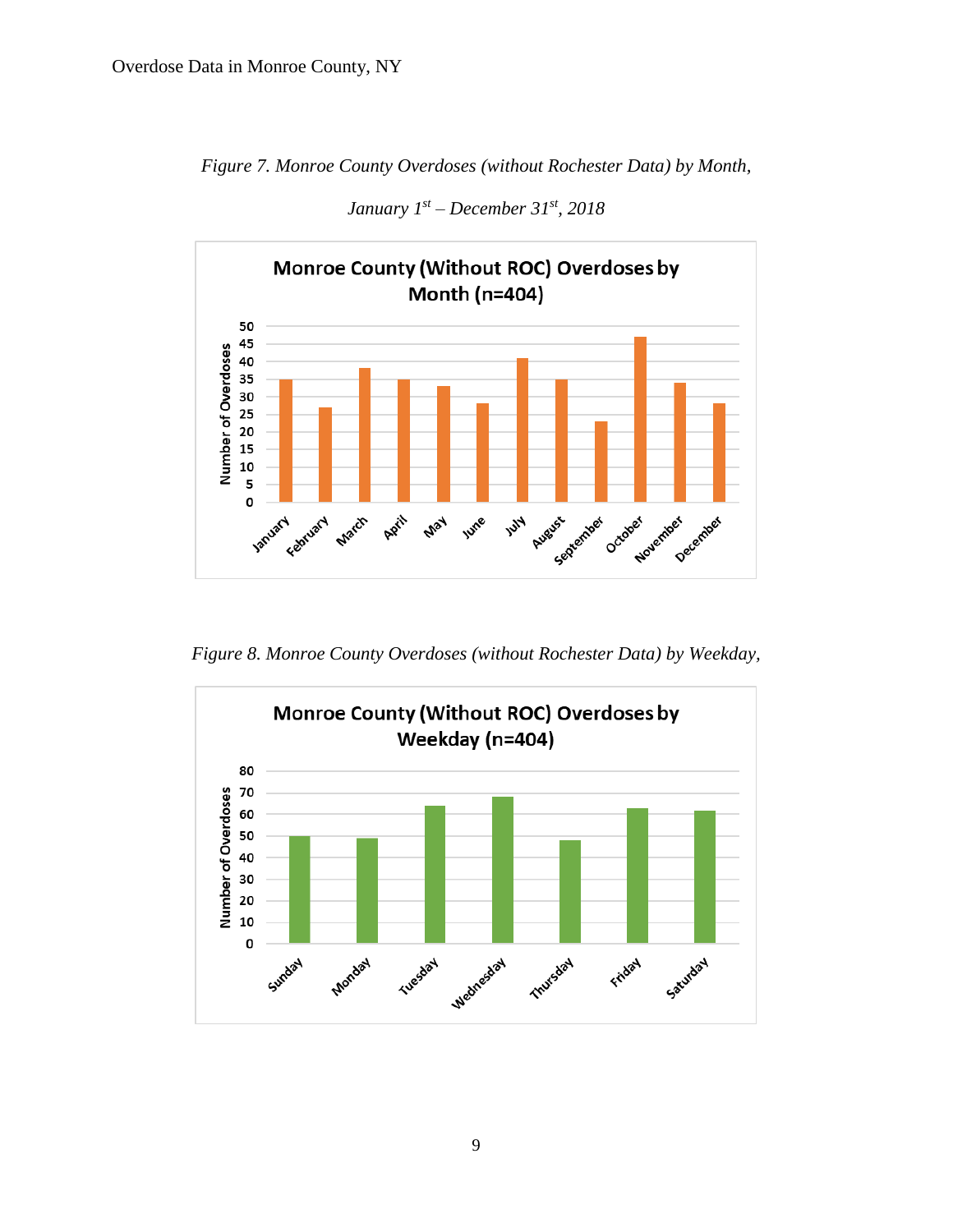# **Conclusion**

One of the most important findings from this analysis was the fact that there were 910 unique individuals that overdosed in Monroe County. This is noteworthy because it shows how many new people are overdosing compared to the same people repeatedly overdosing, which can impact the type of interventions. Analysis also finds that there is not much variability in number of overdoses by month or day of the week, which speaks to the nature of opioid addiction; opioids are highly addictive, and are not typically used as 'party drugs'. There was a spike in overdoses during the month of September within the city of Rochester that was matched with a low in overdoses in the surrounding areas (Monroe County excluding the city of Rochester). Possible reasons for this divergence may include increased activity by law enforcement that could have occurred outside the city limits. It is also possible that within the city of Rochester there existed, at the time, stronger and more desirable strains of heroin that were not distributed to the surrounding areas. An additional finding was a large difference in the usage of Narcan for fatal and non-fatal incidents. This may be the result of fatal overdose victims being pronounced dead before Narcan could be administered. Monroe County and Rochester did not show a lot of variance in demographic or time trends. This is likely a result of 64% of the overdoses in Monroe County occurring in Rochester, which likely drove the overall county trends.

#### **Further Research**

This analysis discussed the general trends in overdoses in both Monroe County and Rochester. After a review of the findings, there is an opportunity for future analysis. Such future analysis could look at people who overdosed more than once and see if there are any demographic trends that stand out. This data can also be compared to similar cities or counties

10